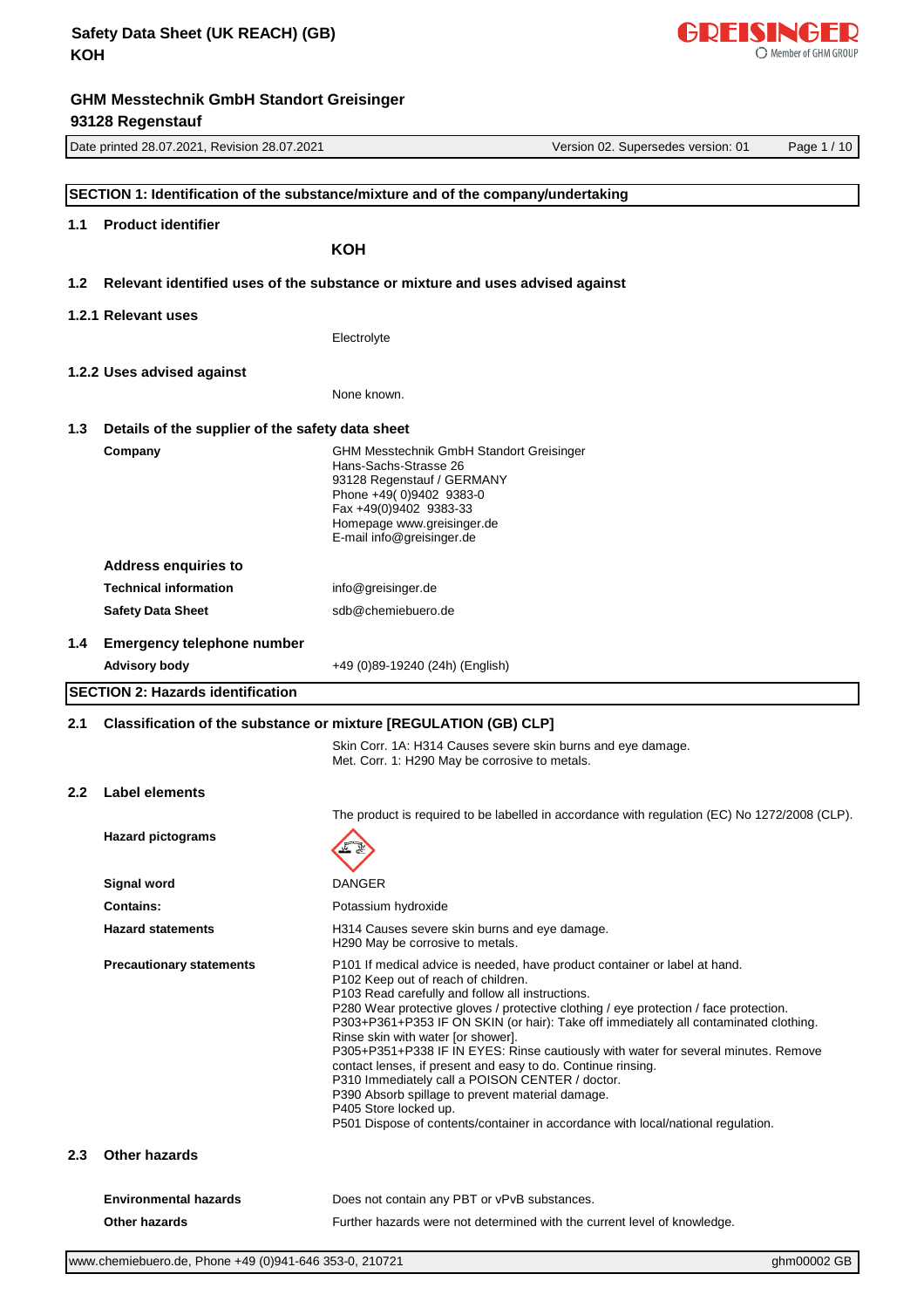Date printed 28.07.2021, Revision 28.07.2021 Version 02. Supersedes version: 01 Page 2 / 10

#### **3.1 Substances**

**not applicable**

# **3.2 Mixtures**

### **The product is a mixture.**

|                                                                                   | Range [%] Substance                                                    |                                                                                                                                                                                       |  |  |  |
|-----------------------------------------------------------------------------------|------------------------------------------------------------------------|---------------------------------------------------------------------------------------------------------------------------------------------------------------------------------------|--|--|--|
|                                                                                   | 6 -7 Potassium hydroxide                                               |                                                                                                                                                                                       |  |  |  |
|                                                                                   | CAS: 1310-58-3                                                         |                                                                                                                                                                                       |  |  |  |
|                                                                                   | GHS/CLP: Met. Corr. 1: H290 - Skin Corr. 1A: H314 - Acute Tox. 4: H302 |                                                                                                                                                                                       |  |  |  |
|                                                                                   | Irrit. 2: H315                                                         | SCL [%]: >= 5: Skin Corr. 1A: H314, >=2 - <5: Skin Corr. 1B: H314, >=0,5 - <2: Eye Irrit. 2: H319, >=0,5 - <2: Skin                                                                   |  |  |  |
|                                                                                   | <b>Comment on component parts</b>                                      | Substances of Very High Concern - SVHC: substances are not contained or are below 0.1%.<br>For full text of H-statements: see SECTION 16.                                             |  |  |  |
|                                                                                   | <b>SECTION 4: First aid measures</b>                                   |                                                                                                                                                                                       |  |  |  |
| 4.1                                                                               | Description of first aid measures                                      |                                                                                                                                                                                       |  |  |  |
|                                                                                   | <b>General information</b>                                             | Change soaked clothing immediately.                                                                                                                                                   |  |  |  |
|                                                                                   | <b>Inhalation</b>                                                      | Ensure supply of fresh air.<br>In the event of symptoms seek medical treatment.                                                                                                       |  |  |  |
|                                                                                   | <b>Skin contact</b>                                                    | In case of contact with skin wash off immediately with water.<br>Immediate medical treatment necessary, as untreated burns can result in slow-healing<br>wounds.                      |  |  |  |
|                                                                                   | Eye contact                                                            | Rinse cautiously with water for several minutes. Remove contact lenses, if present and easy<br>to do. Continue rinsing.<br>Shield unaffected eye.<br>Seek medical advice immediately. |  |  |  |
|                                                                                   | Ingestion                                                              | Rinse out mouth and give plenty of water to drink.<br>Do not induce vomiting.<br>Consult a doctor immediately.                                                                        |  |  |  |
| 4.2                                                                               | Most important symptoms and effects, both acute and delayed            |                                                                                                                                                                                       |  |  |  |
|                                                                                   |                                                                        | Product is caustic.                                                                                                                                                                   |  |  |  |
| Indication of any immediate medical attention and special treatment needed<br>4.3 |                                                                        |                                                                                                                                                                                       |  |  |  |
|                                                                                   |                                                                        | Treat symptomatically.<br>Forward this sheet to your doctor.                                                                                                                          |  |  |  |
|                                                                                   | <b>SECTION 5: Fire-fighting measures</b>                               |                                                                                                                                                                                       |  |  |  |
| 5.1                                                                               | <b>Extinguishing media</b>                                             |                                                                                                                                                                                       |  |  |  |
|                                                                                   | Suitable extinguishing media                                           | Product itself is non-combustible. Fire extinguishing method of surrounding areas must be<br>considered.                                                                              |  |  |  |
|                                                                                   | Extinguishing media that must not<br>be used                           | Full water jet                                                                                                                                                                        |  |  |  |
| 5.2                                                                               | Special hazards arising from the substance or mixture                  |                                                                                                                                                                                       |  |  |  |
|                                                                                   |                                                                        | Risk of formation of toxic pyrolysis products.                                                                                                                                        |  |  |  |
| 5.3                                                                               | <b>Advice for firefighters</b>                                         |                                                                                                                                                                                       |  |  |  |
|                                                                                   |                                                                        | Use self-contained breathing apparatus.                                                                                                                                               |  |  |  |
|                                                                                   |                                                                        | Fire residues and contaminated firefighting water must be disposed of in accordance within<br>the local regulations.                                                                  |  |  |  |

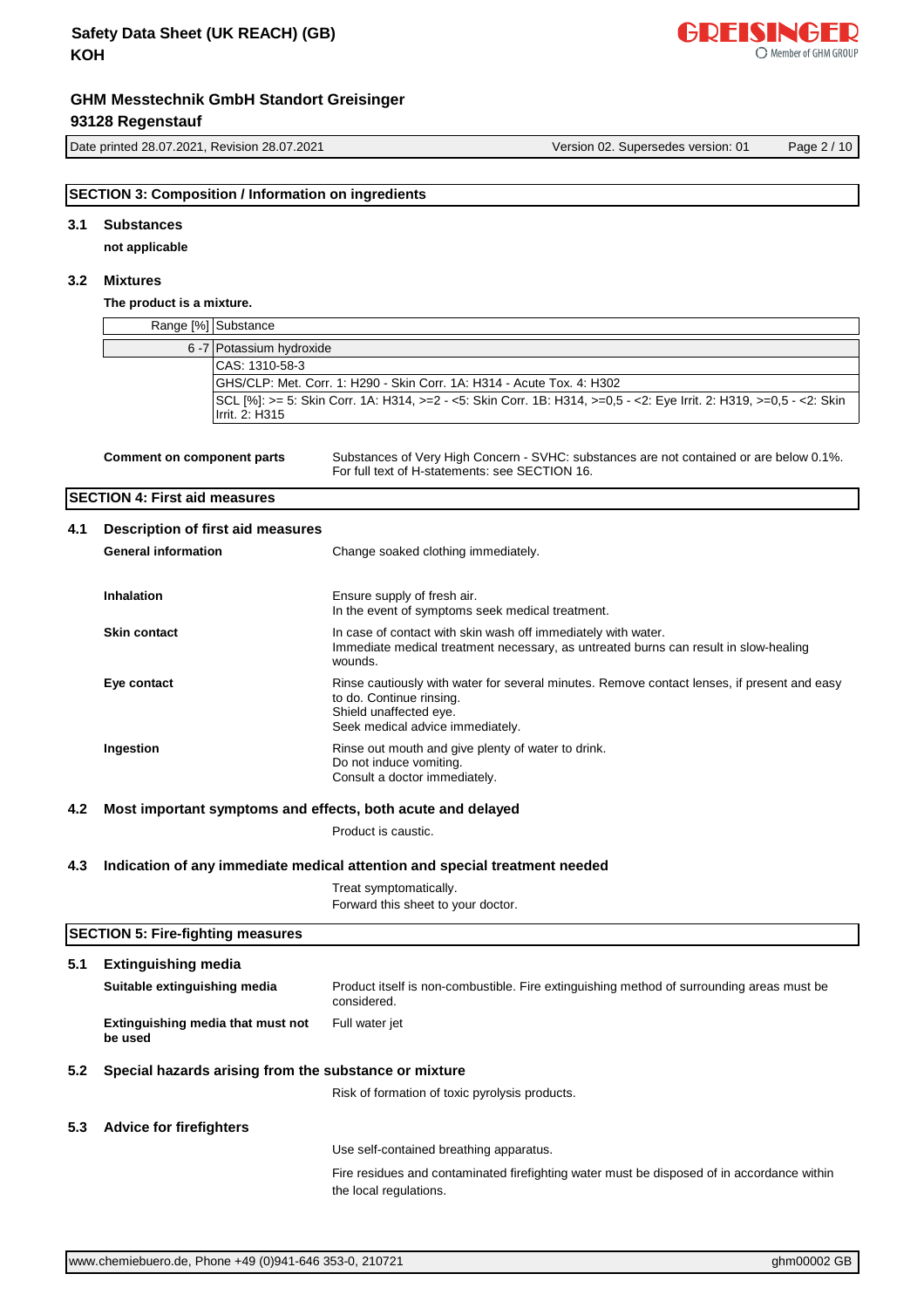

# Date printed 28.07.2021, Revision 28.07.2021 Version 02. Supersedes version: 01 Page 3 / 10 **SECTION 6: Accidental release measures 6.1 Personal precautions, protective equipment and emergency procedures** Use personal protective equipment (protective gloves, safety glasses, protective clothing). Minor risk of slipping due to leakage/spillage of product in wet area. **6.2 Environmental precautions** Do not discharge into the soil/streches of water. **6.3 Methods and material for containment and cleaning up** Take up with absorbent material (e.g. general-purpose binder). Dispose of absorbed material in accordance within the regulations. **6.4 Reference to other sections** See SECTION 8+13 **SECTION 7: Handling and storage 7.1 Precautions for safe handling** Avoid contact with eyes and skin. Use personal protective equipment. Wash face and/or hands before break and end of work. Use barrier skin cream. Do not eat, drink or smoke when using this product. Take off contaminated clothing and wash before reuse. **7.2 Conditions for safe storage, including any incompatibilities** Keep only in original tightly closed container. Prevent penetration into the ground. Provide alkali-resistant floor. Do not store together with food and animal food/diet. Do not store together with acids. Keep container in a well-ventilated place. **7.3 Specific end use(s)** See product use, SECTION 1.2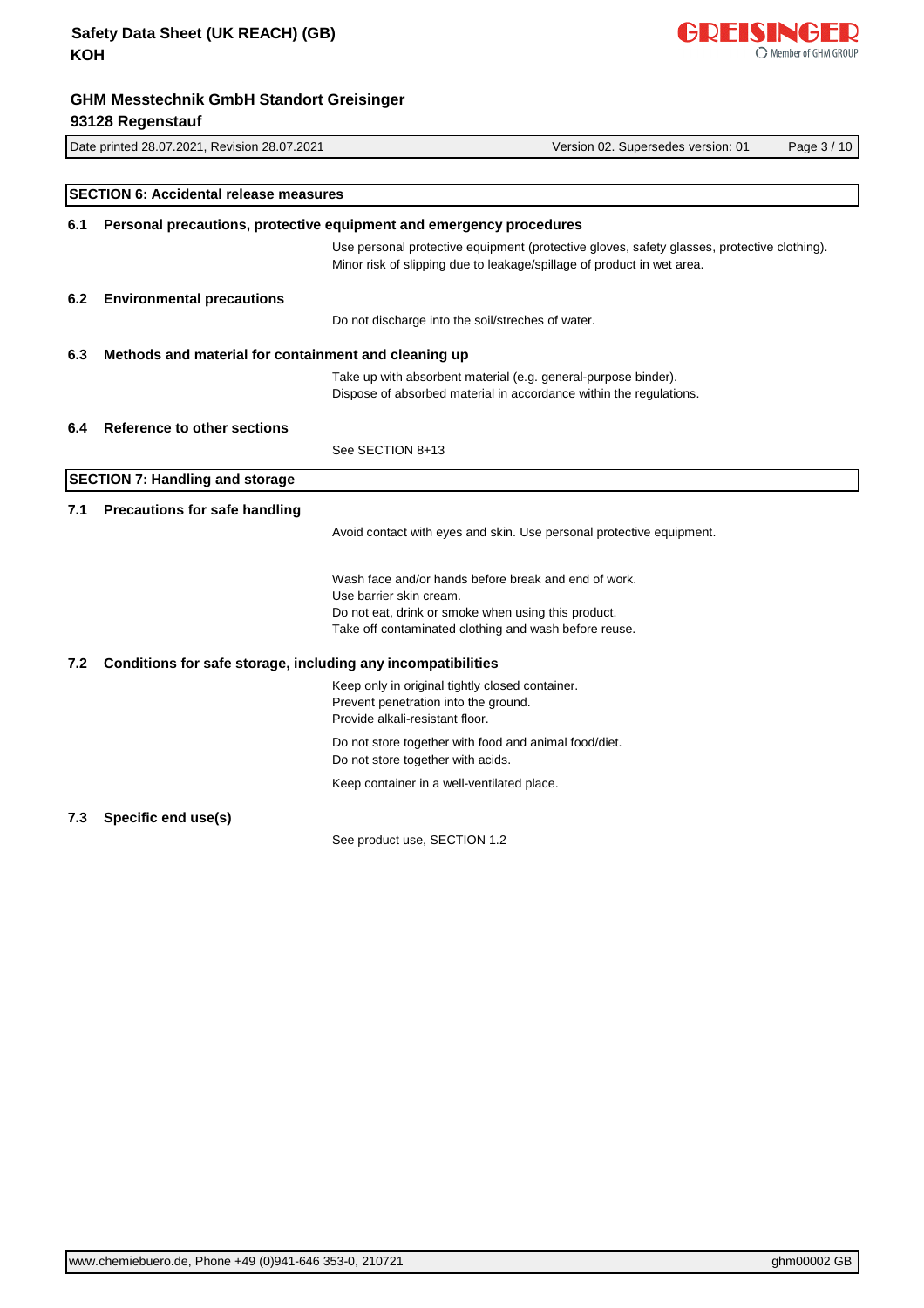# **GHM Messtechnik GmbH Standort Greisinger**

# **93128 Regenstauf**

Date printed 28.07.2021, Revision 28.07.2021 Version 02. Supersedes version: 01 Page 4 / 10

[www.chemiebuero.de](http://www.chemiebuero.de), Phone +49 (0)941-646 353-0, 210721 ghm00002 GB

### **SECTION 8: Exposure controls / personal protection**

Potassium hydroxide, CAS: 1310-58-3

There are no PNEC values established for the substance.

### **8.1 Control parameters**

**Ingredients with occupational exposure limits to be monitored (GB)**

| .<br>Substance                                       |
|------------------------------------------------------|
| Potassium hydroxide                                  |
| CAS: 1310-58-3                                       |
| Short-term exposure (15-minute): 2 mg/m <sup>3</sup> |

#### **DNEL**

| Substance                                                                      |  |
|--------------------------------------------------------------------------------|--|
| Potassium hydroxide, CAS: 1310-58-3                                            |  |
| Industrial, inhalative, Long-term - local effects, 1 mg/m <sup>3</sup>         |  |
| general population, inhalative, Long-term - local effects, 1 mg/m <sup>3</sup> |  |
|                                                                                |  |
| Substance                                                                      |  |

**PNEC**

### **8.2 Exposure controls**

| Additional advice on system design                             | Using suitable discharges or exhaust ventilation.                                                                                                              |
|----------------------------------------------------------------|----------------------------------------------------------------------------------------------------------------------------------------------------------------|
| Eye protection                                                 | Tightly fitting goggles (EN 166:2001).                                                                                                                         |
| <b>Hand protection</b>                                         | The details concerned are recommendations. Please contact the glove supplier for further<br>information.<br>> 0,7 mm; Butyl rubber, >480 min (EN 374-1/-2/-3). |
| <b>Skin protection</b>                                         | Alkaline-resistant protective and long-sleeved work clothing.                                                                                                  |
| Other                                                          | Avoid contact with eyes and skin.                                                                                                                              |
| <b>Respiratory protection</b>                                  | Breathing apparatus in the event of aerosol or mist formation.<br>Short term: filter apparatus, combination filter B-P1. (DIN EN 14387)                        |
| <b>Thermal hazards</b>                                         | none                                                                                                                                                           |
| Delimitation and monitoring of the<br>environmental exposition | Protect the environment by applying appropriate control measures to prevent or limit<br>emissions.                                                             |

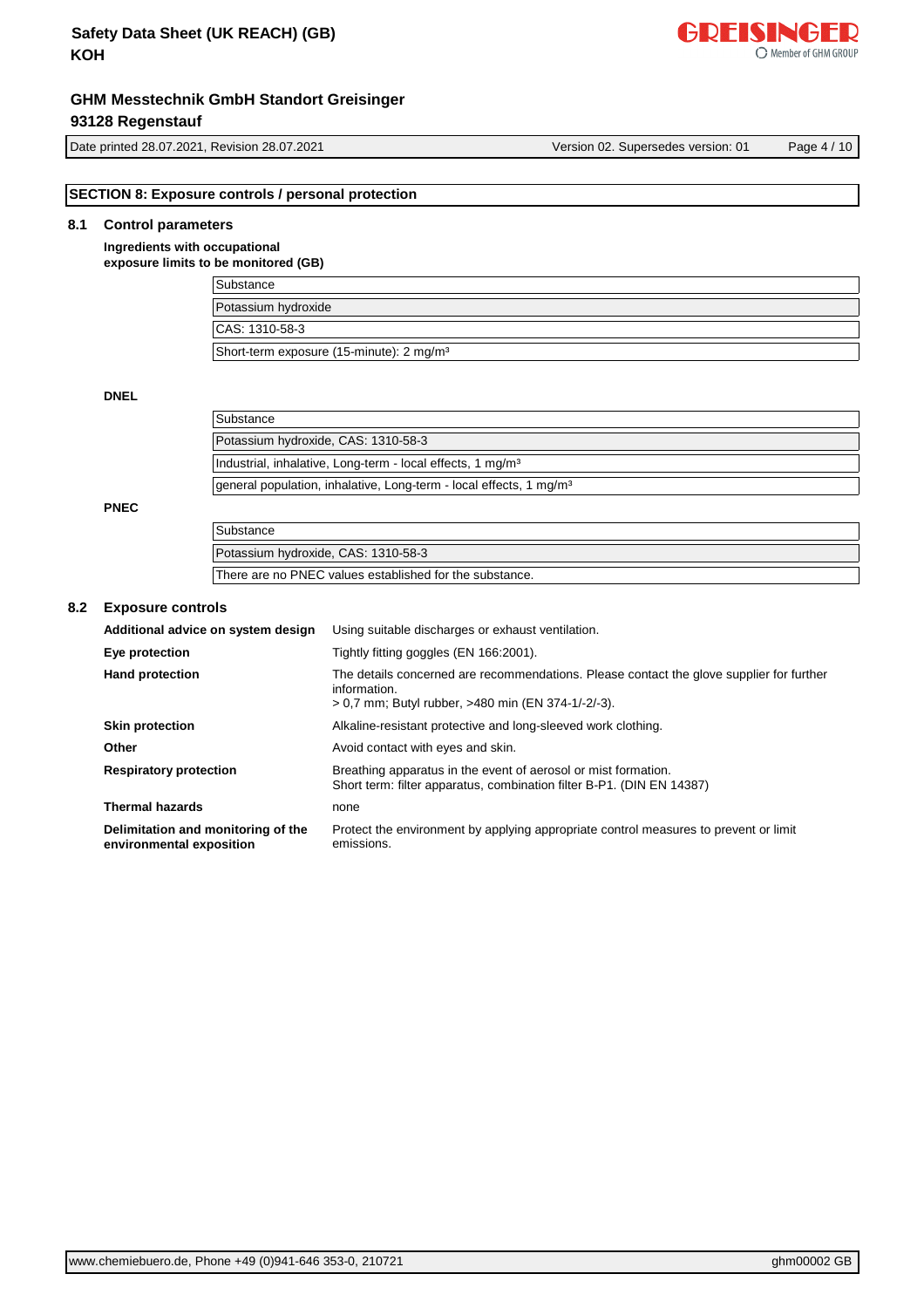# **Safety Data Sheet (UK REACH) (GB) KOH**

# **GHM Messtechnik GmbH Standort Greisinger 93128 Regenstauf**

Date printed 28.07.2021, Revision 28.07.2021 Version 02. Supersedes version: 01 Page 5 / 10

Member of GHM GROUP

GDEISINGED

|     | <b>SECTION 9: Physical and chemical properties</b>     |                           |  |  |  |
|-----|--------------------------------------------------------|---------------------------|--|--|--|
| 9.1 | Information on basic physical and chemical properties  |                           |  |  |  |
|     | <b>Physical state</b>                                  | liquid                    |  |  |  |
|     | Color                                                  | colourless                |  |  |  |
|     | Odor                                                   | pungent                   |  |  |  |
|     | <b>Odour threshold</b>                                 | not determined            |  |  |  |
|     | pH-value                                               | $\lt 2$                   |  |  |  |
|     | pH-value [1%]                                          | not determined            |  |  |  |
|     | <b>Boiling point [°C]</b>                              | not determined            |  |  |  |
|     | Flash point [°C]                                       | not applicable            |  |  |  |
|     | Flammability (solid, gas) [°C]                         | not applicable            |  |  |  |
|     | Lower explosion limit                                  | not applicable            |  |  |  |
|     | <b>Upper explosion limit</b>                           | not applicable            |  |  |  |
|     | <b>Oxidising properties</b>                            | no                        |  |  |  |
|     | Vapour pressure/gas pressure [kPa]                     | not determined            |  |  |  |
|     | Density [g/cm <sup>3</sup> ]                           | not determined            |  |  |  |
|     | <b>Relative density</b>                                | not determined            |  |  |  |
|     | Bulk density [kg/m <sup>3</sup> ]                      | not applicable            |  |  |  |
|     | Solubility in water                                    | completely miscible       |  |  |  |
|     | Solubility other solvents                              | No information available. |  |  |  |
|     | Partition coefficient [n-octanol/water] not determined |                           |  |  |  |
|     | Kinematic viscosity                                    | not determined            |  |  |  |
|     | <b>Relative vapour density</b>                         | not determined            |  |  |  |
|     | <b>Evaporation speed</b>                               | not determined            |  |  |  |
|     | Melting point [°C]                                     | not determined            |  |  |  |
|     | <b>Auto-ignition temperature</b>                       | not applicable            |  |  |  |
|     | Decomposition temperature [°C]                         | not determined            |  |  |  |
|     | <b>Particle characteristics</b>                        | not applicable            |  |  |  |

### **9.2 Other information**

none

# **SECTION 10: Stability and reactivity**

### **10.1 Reactivity**

Aqueous solutions will react with aluminium, generating hydrogen gas.

#### **10.2 Chemical stability**

Stable under recommended storage conditions.

### **10.3 Possibility of hazardous reactions**

Reactions with various metals.

#### **10.4 Conditions to avoid**

Strong heating.

### **10.5 Incompatible materials**

Various metals.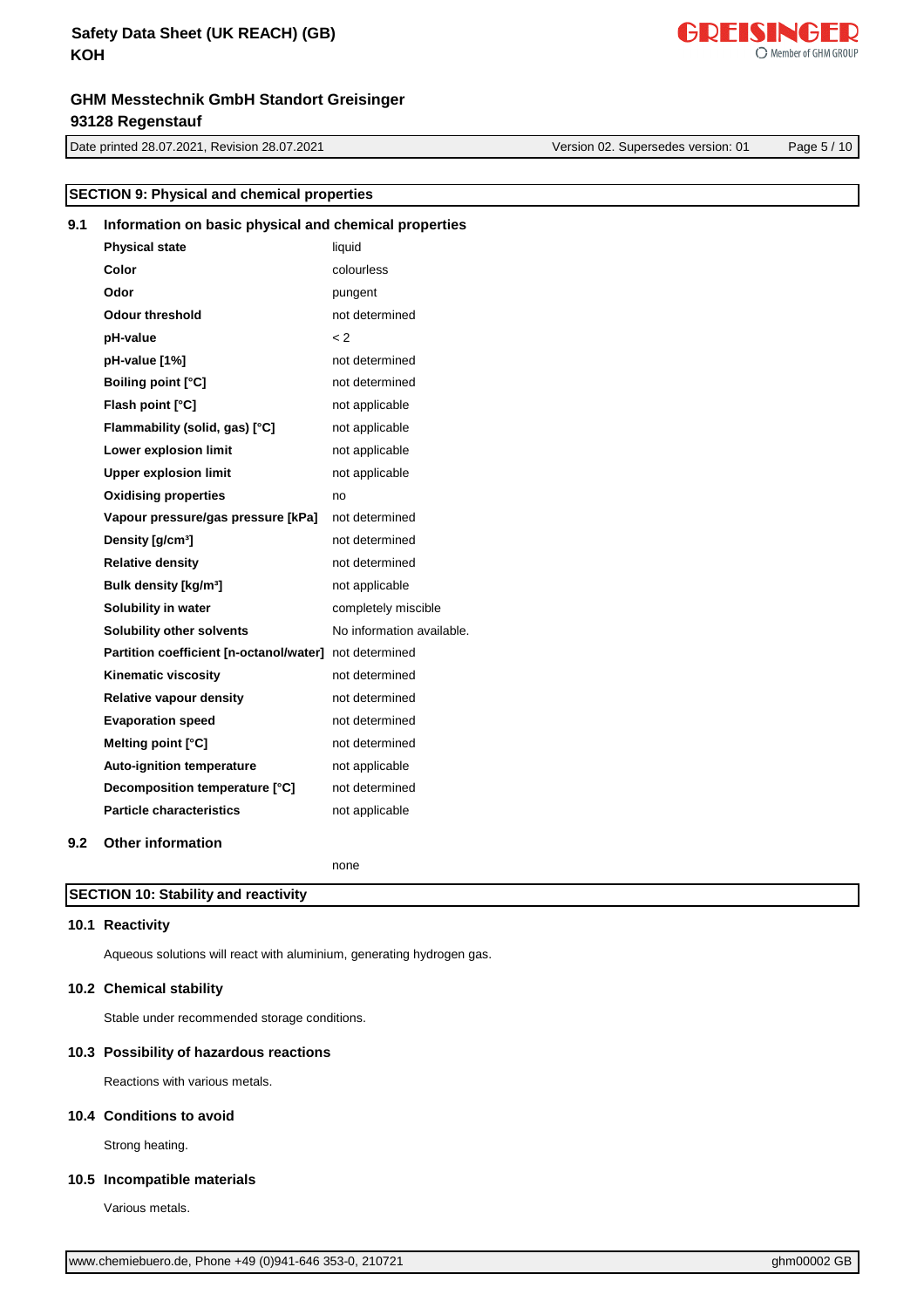

Date printed 28.07.2021, Revision 28.07.2021 Version 02. Supersedes version: 01 Page 6 / 10

#### **10.6 Hazardous decomposition products**

No hazardous decomposition products known.

#### **SECTION 11: Toxicological information**

#### **11.1 Information on toxicological effects**

#### **Acute oral toxicity**

| Product                              |  |
|--------------------------------------|--|
| $ATE-mix$ , oral, $> 2000$ mg/kg     |  |
|                                      |  |
| Substance                            |  |
| Potassium hydroxide, CAS: 1310-58-3  |  |
| LD50, oral, Rat, $> 214 - 333$ mg/kg |  |

#### **Acute dermal toxicity**

Product ATE-mix, dermal, Based on the available information, the classification criteria are not fulfilled.

### **Acute inhalational toxicity**

|                                                       | Product |                                                                                                                                         |  |  |
|-------------------------------------------------------|---------|-----------------------------------------------------------------------------------------------------------------------------------------|--|--|
|                                                       |         | ATE-mix, inhalative, Based on the available information, the classification criteria are not fulfilled.                                 |  |  |
|                                                       |         |                                                                                                                                         |  |  |
| Serious eye damage/irritation                         |         | Risk of serious damage to eyes.<br>Based on the available information, the classification criteria are fulfilled.<br>Calculation method |  |  |
| Skin corrosion/irritation                             |         | Product is caustic.<br>Based on the available information, the classification criteria are fulfilled.<br>Calculation method             |  |  |
| Respiratory or skin sensitisation                     |         | Based on the available information, the classification criteria are not fulfilled.                                                      |  |  |
| Specific target organ toxicity -<br>single exposure   |         | Based on the available information, the classification criteria are not fulfilled.                                                      |  |  |
| Specific target organ toxicity -<br>repeated exposure |         | Based on the available information, the classification criteria are not fulfilled.                                                      |  |  |
| <b>Mutagenicity</b>                                   |         | Based on the available information, the classification criteria are not fulfilled.                                                      |  |  |
| <b>Reproduction toxicity</b>                          |         | Based on the available information, the classification criteria are not fulfilled.                                                      |  |  |
| Carcinogenicity                                       |         | Based on the available information, the classification criteria are not fulfilled.                                                      |  |  |
| <b>Aspiration hazard</b>                              |         | Based on the available information, the classification criteria are not fulfilled.                                                      |  |  |
| <b>General remarks</b>                                |         |                                                                                                                                         |  |  |
|                                                       |         | Toxicological data of complete product are not available.                                                                               |  |  |

### **SECTION 12: Ecological information**

#### **12.1 Toxicity**

| Substance                                  |
|--------------------------------------------|
| Potassium hydroxide, CAS: 1310-58-3        |
| LC50, (24h), Poecilia reticulate, 165 mg/l |
| LC50, (24h), Gambusia affinis, 80 mg/l     |
| EC50, (48h), Ceriodaphnia spec., 40,4 mg/l |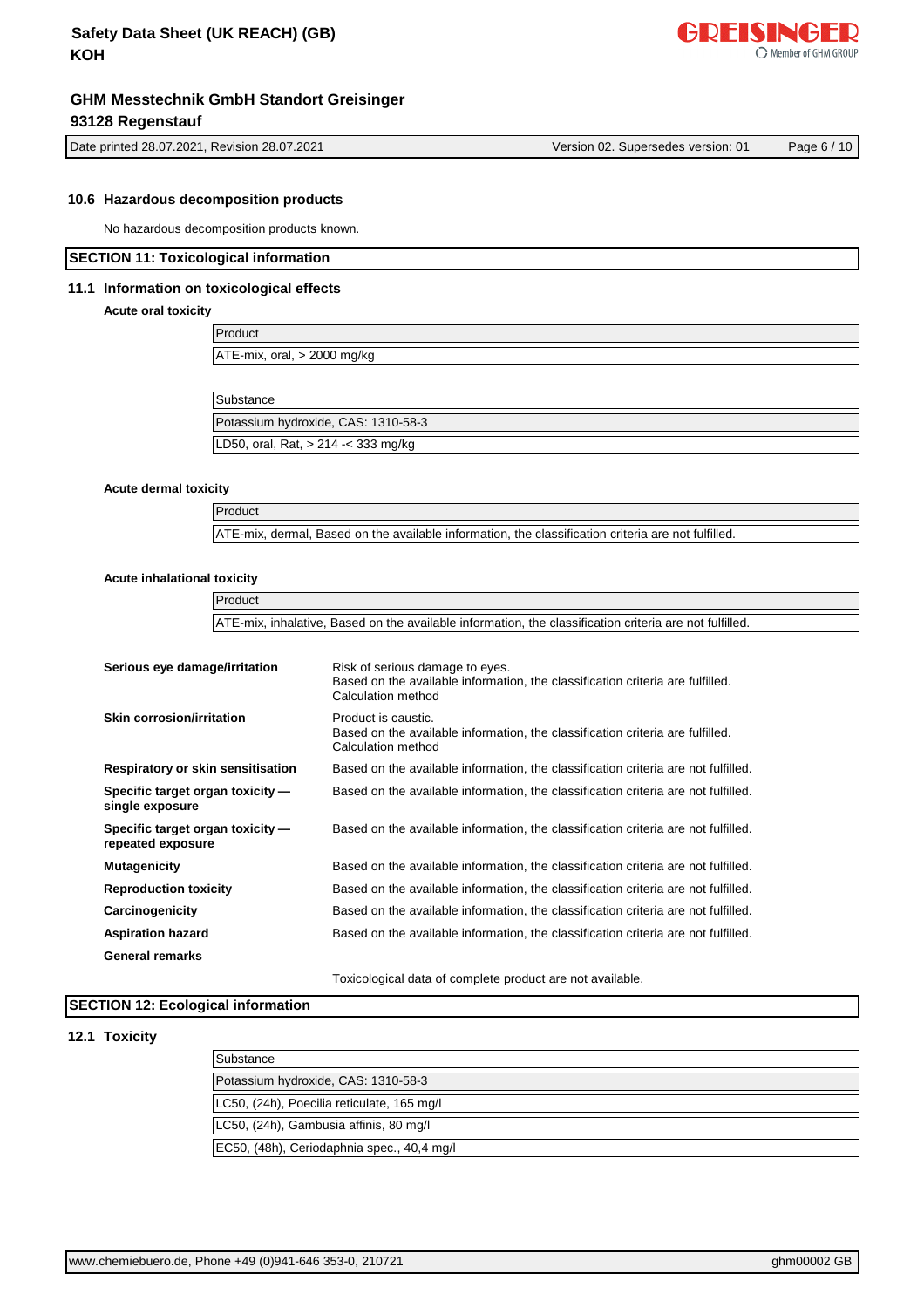

| Date printed 28.07.2021, Revision 28.07.2021 | Version 02. Supersedes version: 01 | 10<br>Page |
|----------------------------------------------|------------------------------------|------------|
|                                              |                                    |            |

## **12.2 Persistence and degradability**

| <b>Behaviour in environment</b><br>compartments | No information available.                                                                                                                     |
|-------------------------------------------------|-----------------------------------------------------------------------------------------------------------------------------------------------|
| Behaviour in sewage plant                       | The product is an alkaline solution. Neutralization is normally necessary before a waste water<br>is discharged into sewage treatment plants. |
| <b>Biological degradability</b>                 | No information available.                                                                                                                     |

### **12.3 Bioaccumulative potential**

No information available.

#### **12.4 Mobility in soil**

Spillages may penetrate the soil causing ground water contamination.

#### **12.5 Results of PBT and vPvB assessment**

Based on all available information not to be classified as PBT or vPvB respectively.

#### **12.6 Endocrine disrupting properties**

No information available.

# **12.7 Other adverse effects**

Do not discharge product unmonitored into the environment or into the drainage.

#### **SECTION 13: Disposal considerations**

#### **13.1 Waste treatment methods**

Waste material must be disposed of in accordance with national regulations.

#### **Product**

Dispose of as hazardous waste.

### **Contaminated packaging**

Contaminated packing should be disposed of as product waste.

# **SECTION 14: Transport information**

| 14.1 UN number or ID number                        |      |
|----------------------------------------------------|------|
| Transport by land according to<br><b>ADR/RID</b>   | 1814 |
| Inland navigation (ADN)                            | 1814 |
| Marine transport in accordance with<br><b>IMDG</b> | 1814 |
| Air transport in accordance with IATA 1814         |      |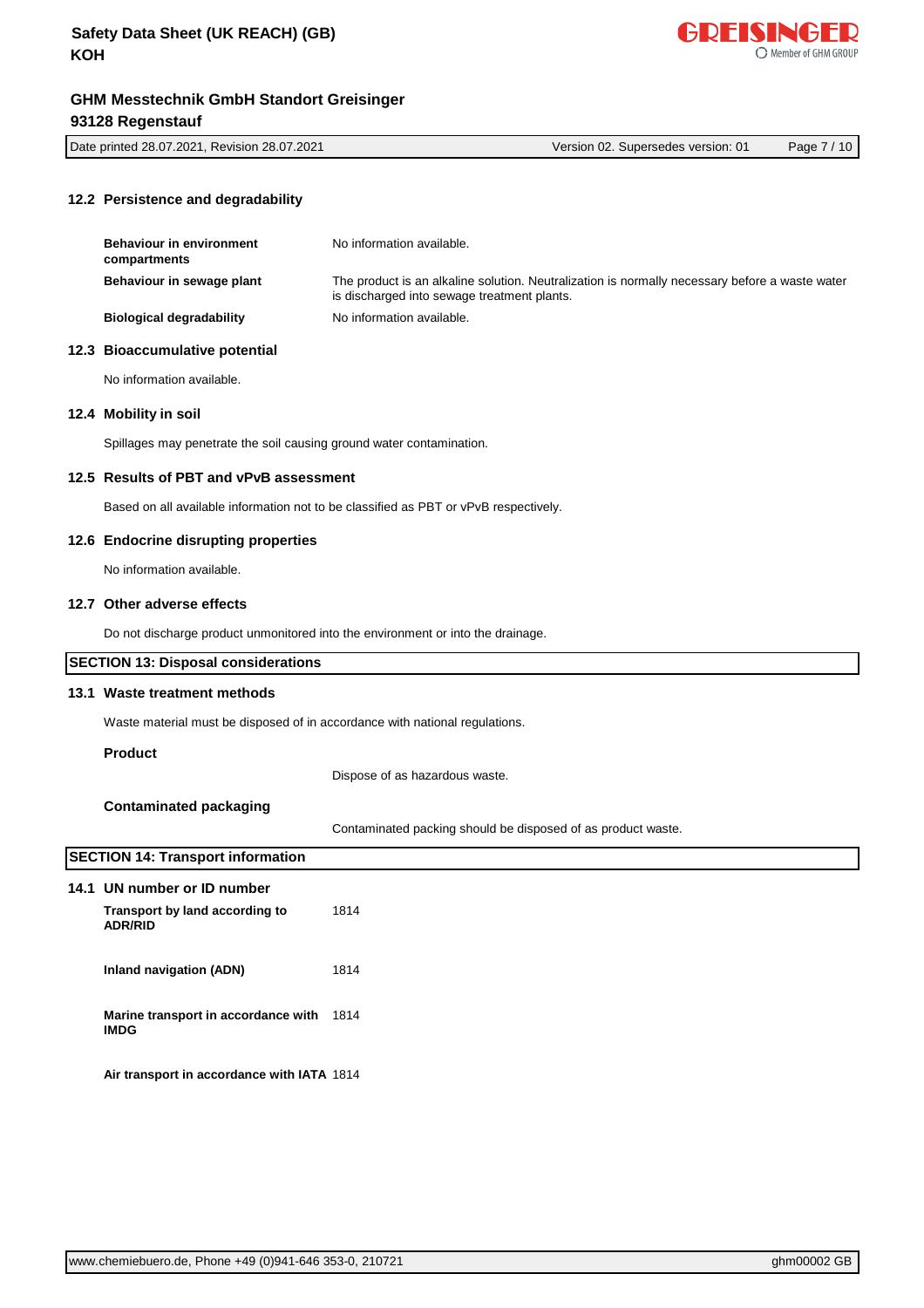| Date printed 28.07.2021, Revision 28.07.2021                       | Version 02. Supersedes version: 01                 | Page 8 / 10 |
|--------------------------------------------------------------------|----------------------------------------------------|-------------|
|                                                                    |                                                    |             |
| 14.2 UN proper shipping name                                       |                                                    |             |
| Transport by land according to<br><b>ADR/RID</b>                   | Potassium hydroxide solution                       |             |
| - Classification Code                                              | C <sub>5</sub>                                     |             |
| - Label                                                            |                                                    |             |
| - ADR LQ                                                           | 1 <sub>1</sub>                                     |             |
| - ADR 1.1.3.6 (8.6)                                                | Transport category (tunnel restriction code) 2 (E) |             |
| <b>Inland navigation (ADN)</b>                                     | Potassium hydroxide solution                       |             |
| - Classification Code                                              | C <sub>5</sub>                                     |             |
| - Label                                                            |                                                    |             |
| Marine transport in accordance with<br><b>IMDG</b>                 | Potassium hydroxide, solution                      |             |
| - EMS                                                              | F-A, S-B                                           |             |
| - Label                                                            |                                                    |             |
| - IMDG LQ                                                          | 1 <sup>1</sup>                                     |             |
| Air transport in accordance with IATA Potassium hydroxide solution |                                                    |             |
| - Label                                                            |                                                    |             |
| 14.3 Transport hazard class(es)                                    |                                                    |             |
| Transport by land according to<br><b>ADR/RID</b>                   | 8                                                  |             |
| <b>Inland navigation (ADN)</b>                                     | 8                                                  |             |
| Marine transport in accordance with 8<br><b>IMDG</b>               |                                                    |             |
| Air transport in accordance with IATA 8                            |                                                    |             |
| 14.4 Packing group                                                 |                                                    |             |
| Transport by land according to<br><b>ADR/RID</b>                   | $\mathbf{H}$                                       |             |
| <b>Inland navigation (ADN)</b>                                     | $\mathbf{H}$                                       |             |
| Marine transport in accordance with II<br><b>IMDG</b>              |                                                    |             |
| Air transport in accordance with IATA II                           |                                                    |             |

[www.chemiebuero.de](http://www.chemiebuero.de), Phone +49 (0)941-646 353-0, 210721 ghm00002 GB

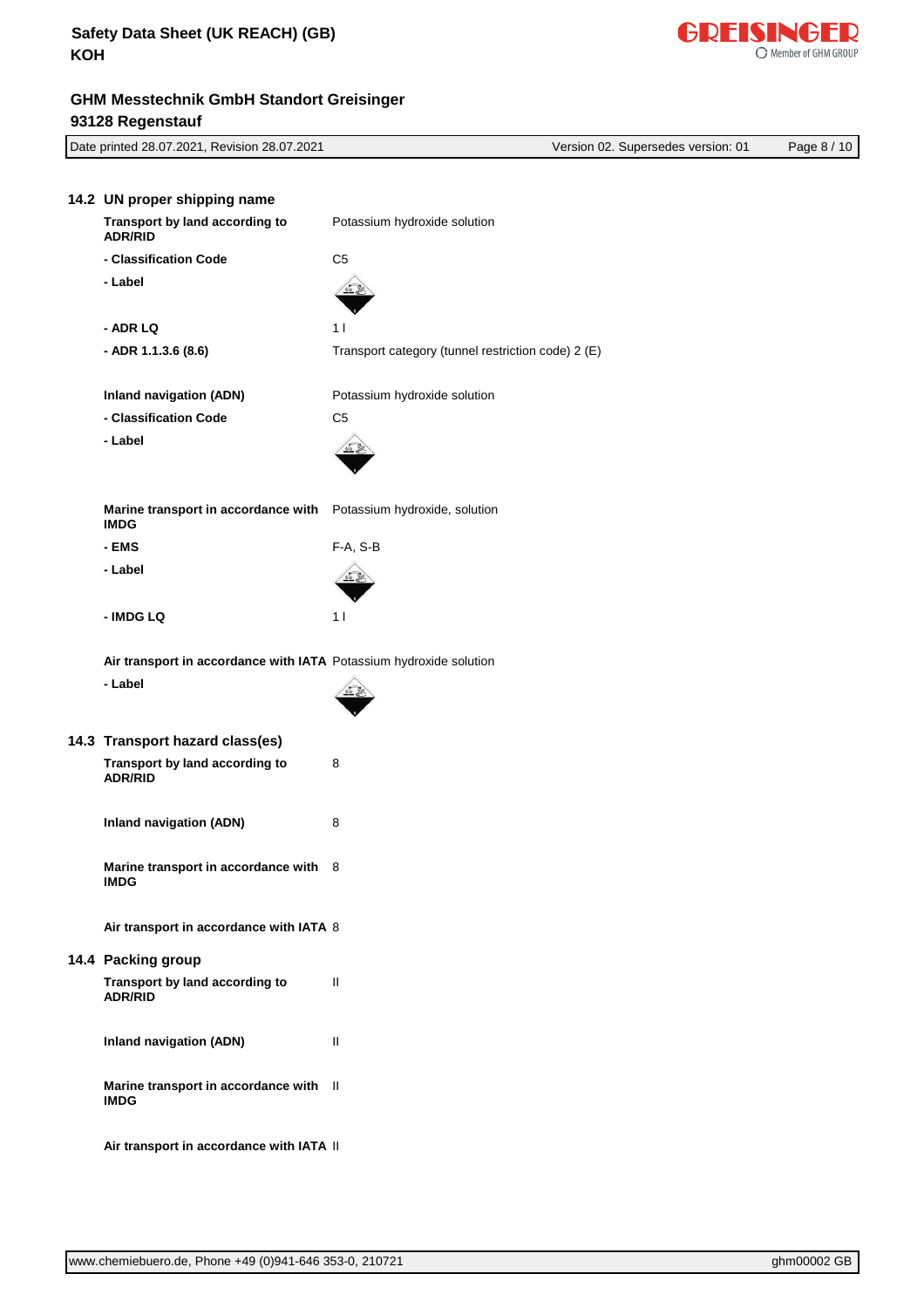

| Date printed 28.07.2021, Revision 28.07.2021 |                                          | Version 02. Supersedes version: 01 |  | Page 9/10 |  |
|----------------------------------------------|------------------------------------------|------------------------------------|--|-----------|--|
| 14.5 Environmental hazards                   |                                          |                                    |  |           |  |
| <b>ADR/RID</b>                               | Transport by land according to           | no                                 |  |           |  |
|                                              | <b>Inland navigation (ADN)</b>           | no                                 |  |           |  |
| <b>IMDG</b>                                  | Marine transport in accordance with no   |                                    |  |           |  |
|                                              | Air transport in accordance with IATA no |                                    |  |           |  |
|                                              | 440 Cussial unsequitang for user         |                                    |  |           |  |

**14.6 Special precautions for user**

Relevant information under SECTION 6 to 8.

# **14.7 Maritime transport in bulk according to IMO instruments**

| not applicable                                  |                                                                                                                             |  |  |
|-------------------------------------------------|-----------------------------------------------------------------------------------------------------------------------------|--|--|
| <b>SECTION 15: Regulatory information</b>       |                                                                                                                             |  |  |
|                                                 | 15.1 Safety, health and environmental regulations/legislation specific for the substance or mixture                         |  |  |
| <b>TRANSPORT-REGULATIONS</b>                    | ADR (2021); IMDG-Code (2021, 40. Amdt.); IATA-DGR (2021)                                                                    |  |  |
| <b>NATIONAL REGULATIONS (GB):</b>               | EH40/2005 Workplace exposure limits (Second edition, published December 2011).                                              |  |  |
| - Observe employment restrictions<br>for people | Observe employment restrictions for mothers-to-be and nursing mothers. Observe<br>employment restrictions for young people. |  |  |
| - VOC (2010/75/CE)                              | not applicable                                                                                                              |  |  |
| 15.2 Chemical safety assessment                 |                                                                                                                             |  |  |

not applicable